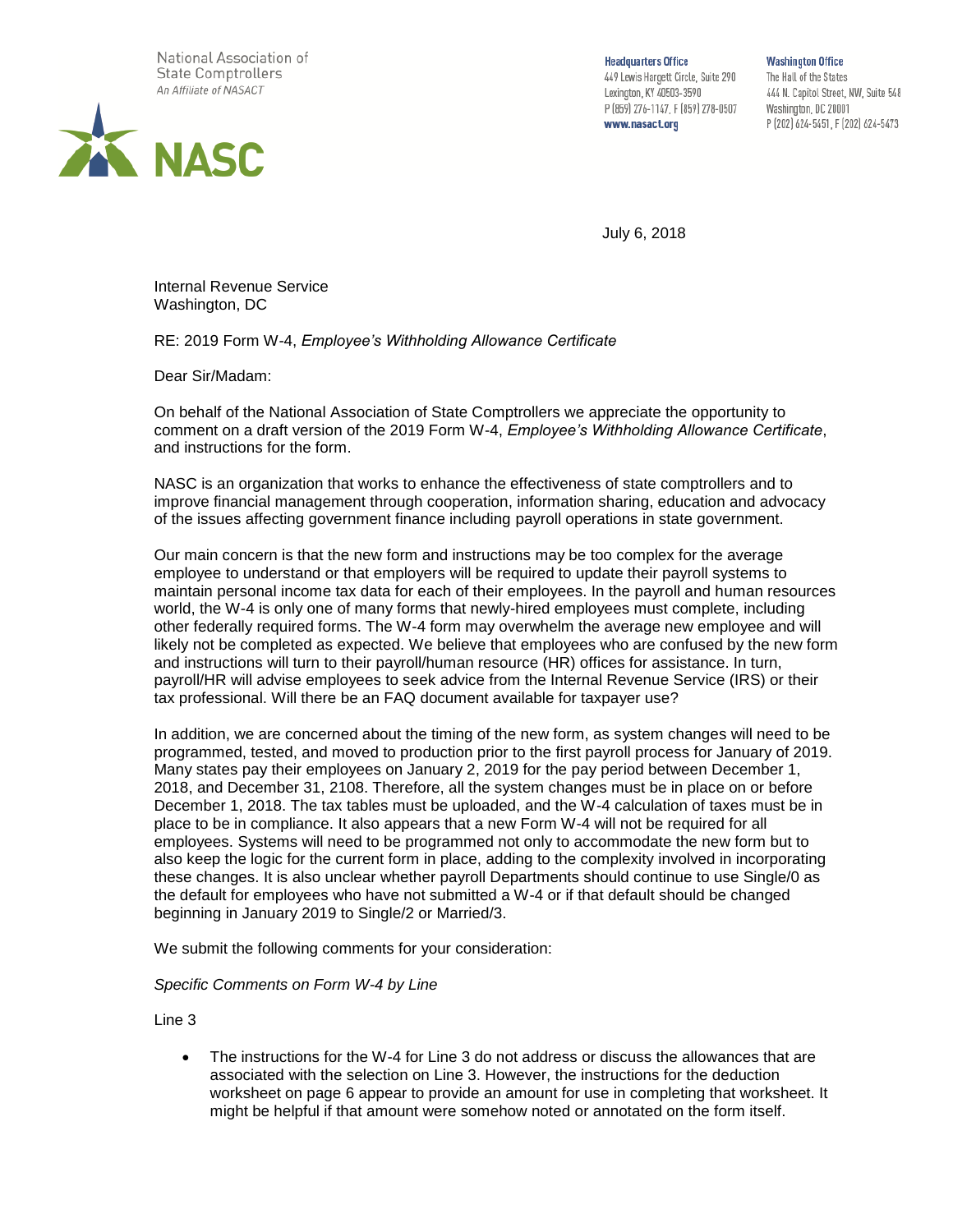

• Should line 3 have two options: 1) single or married filing separately, and 2) married filing jointly or head of household, since single and married filing separately both assume two allowances and married filing jointly and head of household both assume three allowances?

## Lines 5-9

- The instructions for Lines 5, 6, 7 and 8 do not explain that the amounts entered on those lines are to be annual amounts. The instruction booklet makes it somewhat clearer that this is an annual amount but only in the section entitled "Instructions for Employers," not in the employee area. It would be helpful if this were stated on the form itself.
- We suggest that the pay referenced on Line 8 be always referenced as "taxable wages." The draft version has it written as "total pay."
- Additionally, lines 5-9 could be transitioned from the face of the form to a supporting worksheet. The flow of the form would then be:
	- o Line 3- Filing status
	- o Line 5- Additional amount to withhold (non-wage income, two earners/multiple jobs)
	- $\circ$  Line 6- Reduction in withheld amounts (only applicable if using credits or if itemized deductions >stated standard deductions)
	- o Line 7 equal to existing proposed line 10

In this case, the employee could complete boxes 1-4 and be done *unless* they needed to complete the other boxes. If they know of a need to withhold additional amounts or reduce the withheld amounts, then they would simply complete the worksheets. If not, they are done.

## **Other**

- Include instructions for Lines 10-13.
- Include the specific exemption expiration date in the instructions included with the form W-4 (currently it is included in the separate instructions).

## *Instructions for Form W-4*

Instructions for Form W-4 are too long, complex and confusing (with instructions for lines included in multiple areas throughout the document) for the average taxpayer to understand. We offer the following comments.

- Instructions for the employee are now seven pages long, as the one-page instructions provided on the draft W-4 are not enough for an individual to complete this form.
- Instructions need to be clarified, as they reference multiple tax terms, deductions and credits.
- Instructions also reference multiple publications for the employee to read in order to understand worksheets and data entered on them.
- Reading the W-4 instructions and the reference to deductions/credits/publications assumes that the average employee will understand all the IRS references and materials.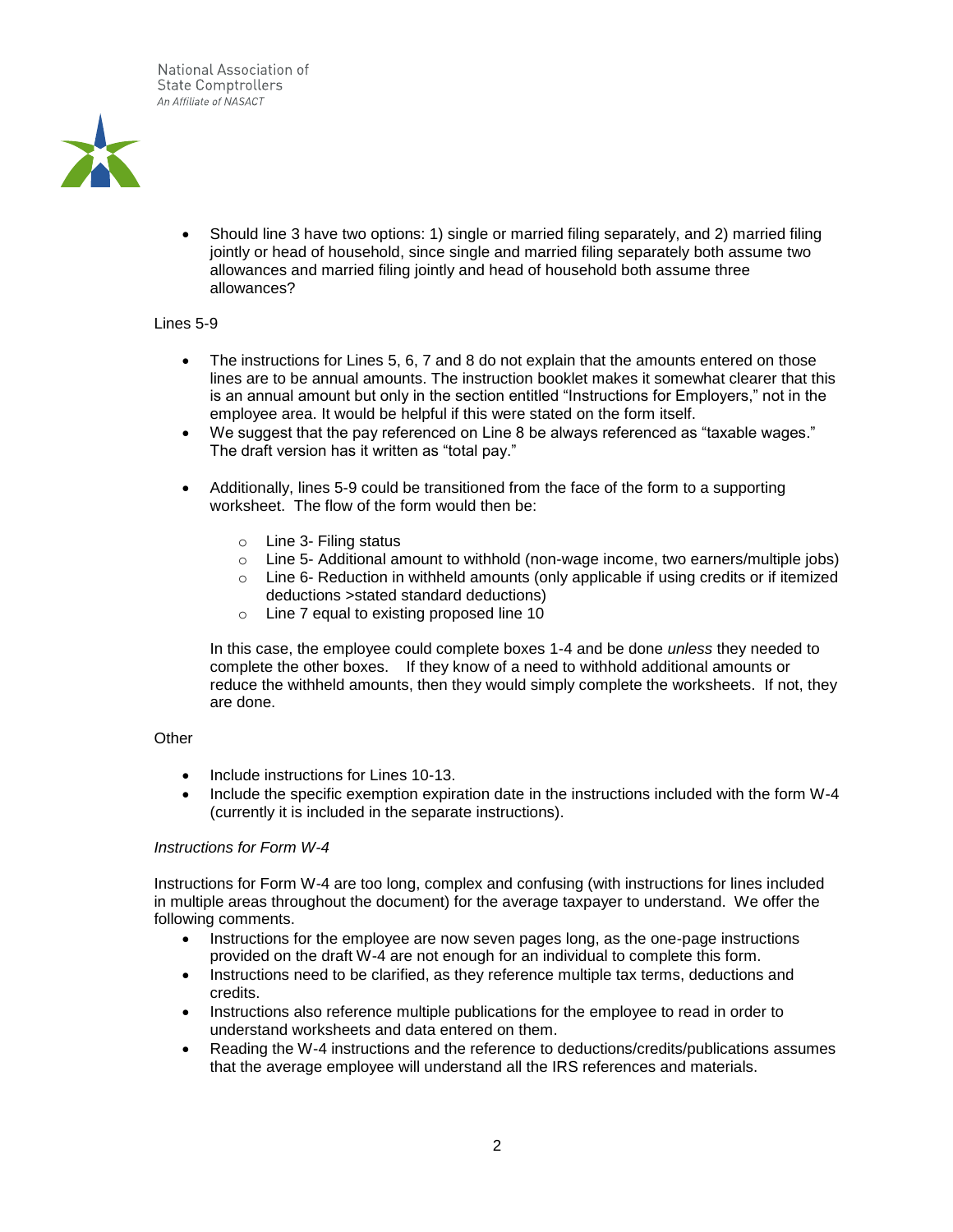

- The average individual does not file their own taxes. It is not a safe assumption that employees will be able to understand the tax terms used and read multiple long publications just to fill out a W-4 for estimated withholding.
- The new form/instructions require an employee to create an estimated income tax form (through worksheets). As noted previously, many individuals do not file their own taxes, or they may use a tax software program to determine this information. Therefore, these taxpayers do not have a basic understand of filling out income taxes, let alone estimating everything that would go into a tax form that they would file at the end of the year.
- The instructions assume that everyone has access to the internet. W-4 instructions are pointing to publications or the IRS Tax Calculator, both of which are online.
- Employees must understand the difference between taxable wages and regular wages to fill out the W-4. Employees will need to estimate what they believe their taxable wages will be for the year. For the average employee this could be a challenge. The complexity could result in many employees needing to pay their tax preparer to prepare their W-4.
- When tiering income, the W-4 form becomes very complex for an individual who has two jobs and whose spouse also works.
- There is no place for a taxpayer to estimate their own allowances if they choose not to complete the complex process of determining all the tax information.
	- $\circ$  This could cause the W-4 to become more volatile by calendar year (and potentially throughout the year due to pay changes). Whereas before you could depend on your marital status and exemptions/allowances (including additional amount) to work closely with your adjusting income between calendar years (without changing them), an employee will need to go through this exercise annually as it is using ACTUAL entered amounts and not estimated allowances.
	- $\circ$  This complicates the tax calculation in the payroll system. With this method the employer must:
		- Calculate estimate taxes on an employee's other job(s).
		- Have a calculation process that now considers all annual estimated income, deductions and credits.
		- Be aware that testing and recalculation of withholding on taxable wages become more complex. An employer cannot just look at the taxable income on the payment and employee allowances but also must determine what other amounts are entered on the employees W-4 related to other income, deductions and credits.
		- Payroll systems will now be required to maintain more data which results in an increase in storage for large employers.
- The one-page instructions on the Form W-4 do not reveal how many allowances (single 2, married – 3) will automatically apply. That information should be included on the form's instructions (as it is explained in the employer section of the extended W-4 instructions).
- Many employees will not want to supply their employer with all the income tax information that the W-4 is requesting.
- Clarifying instruction reiterating that the additional amount is a per pay period amount should be included for Line 9 on the W-4 form one-page instructions, not just in the W-4 extended instructions.
- There is a risk that if the taxpayer enters an amount on the incorrect line (e.g., enters an income amount in box 6 or 7 rather than box 5 or 8) then there could be a significant underpayment of taxes.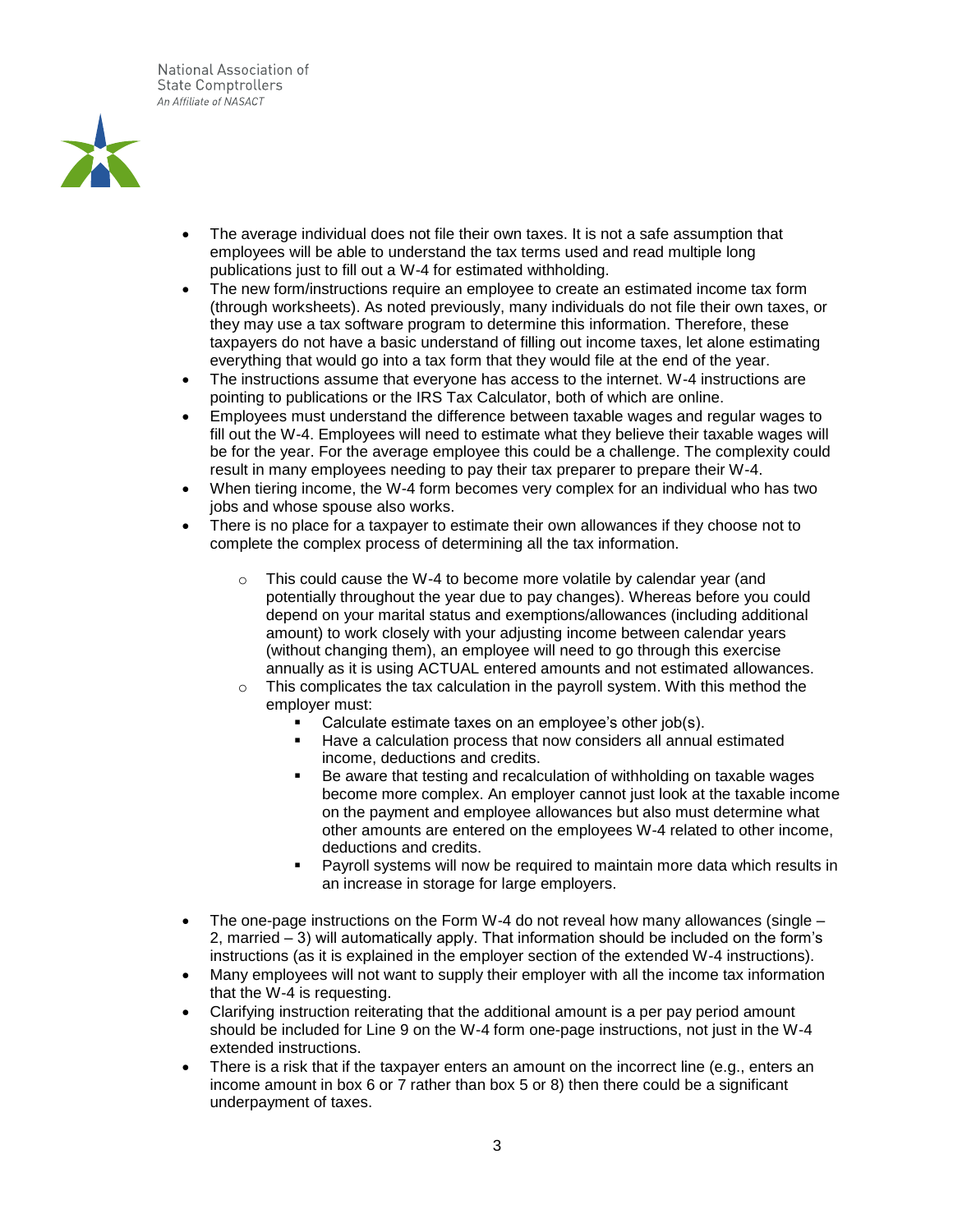

- Additional guidance is needed for handling non-resident aliens. Also, the draft instructions refer to Notice 1392, which hasn't been updated since November 2013.
- Include the form and all the instructions and worksheets in one document.

## *Errors in Instructions for Form W-4*

The examples in the instruction booklet on pages 7 and 8 seem to have some errors.

In example 2, Jose and Maria appear to have itemized deductions, but in the explanation, the reference to the Deductions Worksheet only mentions an amount for Line 1 and then XX, XXX as the amount on Line 2 for the standard deduction. This is likely a place holder, but it would be more helpful if the example used a reference to the 2018 tables to show the math.

Example 3 (on page 8) shows that Harlan can use the credit worksheet because his mother can be claimed as a dependent. However, the narrative instructs that Harlan will enter \$500 on Line 1 of the credit worksheet – Line 1 is shown as child tax credit. It seems more reasonable that Harlan would enter \$500 on Line 2 of the credit worksheet.

In the instruction booklet, the expectation is that a new employee will use potentially three separate worksheets to compute the amounts to enter onto four lines on the W-4. The employee will only be aware of the worksheets (deductions worksheet, credit worksheet and multiple jobs worksheet) if he or she goes online and downloads the instruction booklet. If the expectation is that the employer will stock both W-4 forms and booklets or enhance their online systems to have the information, not only available online but interactive such that each employee can enter his or her own information and have it upload to the W-4 form appropriately, that seems to be a rather large expectation.

In the withholding example that starts on page 9, the employer is to add the amount entered on Line 8 of the W-4 to compute the employee's pay period taxable wages and tax amounts. Then in Step 6, tax is computed on Line 8 independent of other amounts and subtracted from total tax computed in Step 5 to get the result in Step 7. This seems like a lot of extra steps to compute withholding and assumes that the employee would accurately be able to predict their spouses and/or another job's taxable wages at the beginning of a tax year. In working through the withholding example on pages 9 and 10, there appears to be an error in either the math or the step referenced in Step 7. Step 7 says:

"The employer subtracts the result from Step 6 from the result from Step 4. The result for Step 7 is \$346 (\$355 - \$9) per pay period."

The result from Step 6 is \$355 as shown on page 9, not \$367. Interestingly, the result from Step 5 on page 9 is \$355, which matches the example "math" in the explanation of Step 7.

Why does the withholding example only reference the Wage Bracket method in the example? Most, if not all, payroll systems use the Percentage Method.

- Will the Percentage Method be allowed?
- Will it be used in an example in the final version?

The example can be used as a verification tool to ensure that the systems are properly programmed.